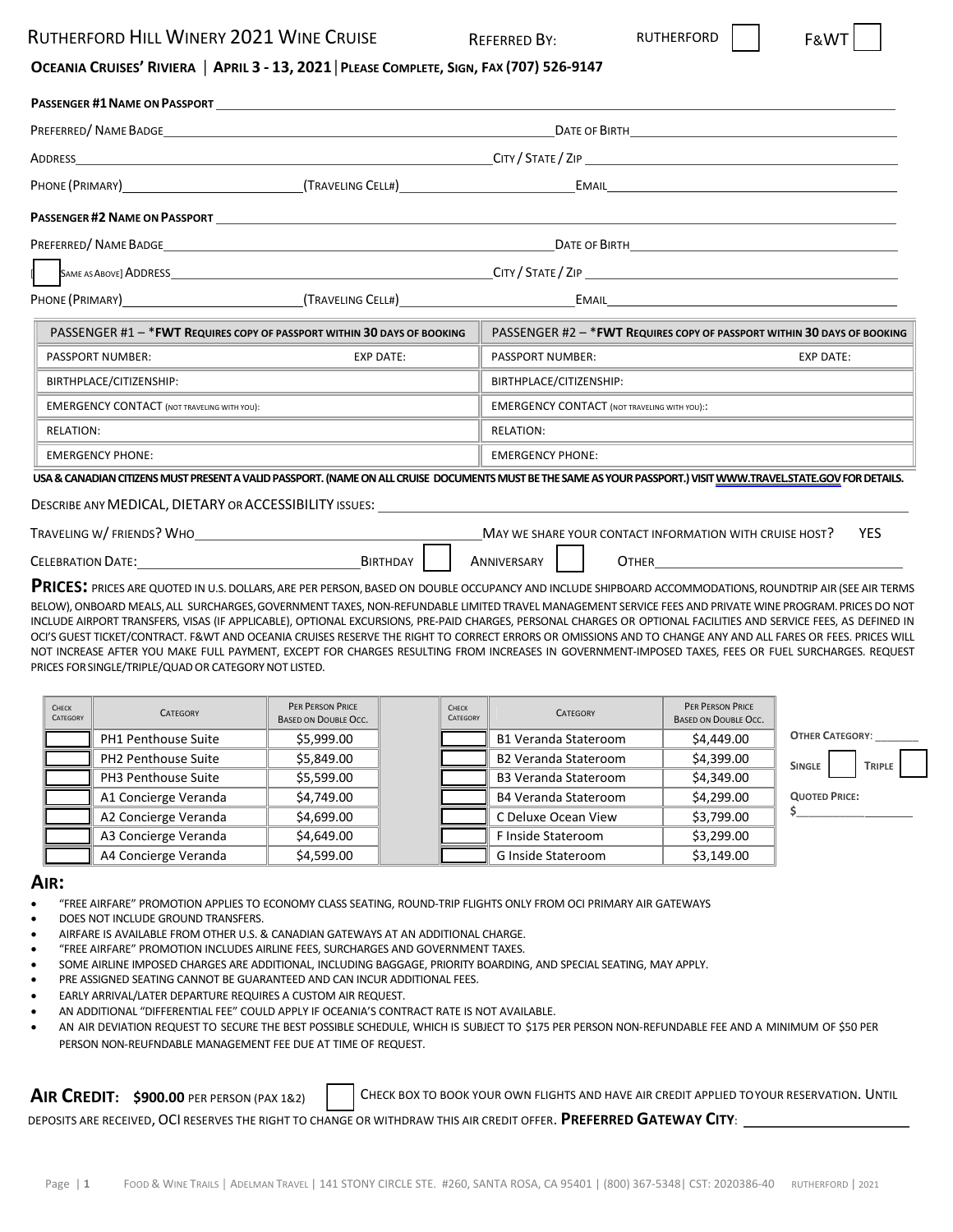**DEPOSITS & PAYMENTS:** DEPOSIT DUE AT BOOKING: **\$1,150.00** PER PASSENGER FOR ALL CABINS EXCEPT VISTA, OCEANIA AND OWNER'<sup>S</sup> SUITES. PLEASE CALL FOR DEPOSIT AMOUNTS FOR BOOKING SUITES. PAY BY: MASTERCARD / VISA / AMERICAN EXPRESS TOTAL DEPOSIT: \$

| <b>CREDIT CARD NUMBER:</b>                   | $\overline{\mathbf{v}}$ | $\gamma$ |  |
|----------------------------------------------|-------------------------|----------|--|
| PLEASE FAX TO OUR OFFICES AT (707) 526-9147. |                         |          |  |

\_\_\_\_\_\_\_\_\_\_\_\_\_\_\_\_\_\_\_\_\_\_\_\_\_\_\_\_\_\_\_\_\_\_\_\_\_\_\_\_\_ \_\_\_\_\_\_\_\_\_\_\_\_\_\_\_\_\_\_\_\_\_\_\_\_\_\_\_\_\_\_\_\_\_\_\_\_\_\_\_\_\_\_\_\_\_\_\_\_\_\_\_\_\_\_\_\_\_\_\_\_\_\_\_\_\_\_\_\_

PRINT NAME AS APPEARS ON CREDIT CARD SIGNATURE OR TYPE NAME IN LIEU OF SIGNATURE - (I AUTHORIZE F&WT TRAVEL GROUP/ F&WT TO CHARGE MY CREDIT CARD.)

**FINAL PAYMENT DUE ON: DEC 17, 2021** YES, I AUTHORIZE FINAL PAYMENT TO BE AUTOMATICALLY CHARGED ON THIS DATE TO THE CREDIT CARD LISTED ABOVE. NOTE: IF YOU USE A DEBIT CARD TO PAY THE DEPOSIT, F&WT MAY NOT BE ABLE TO PROCESS YOUR FINAL PAYMENT, AND THEREFORE, REQUIRES AN ALTERNATE PAYMENT METHOD FOR FINAL PAYMENT. IF FINAL PAYMENTS NOT RECEIVED BY THE DATE SPECIFIED ABOVE, YOUR SPACE ON THIS CRUISE WILL BE RELEASED AND APPLICABLE CANCELLATION FEES APPLIED.

## **TERMS & CONDITIONS:**

**PAYMENT & CANCELLATION SCHEDULE:** ANY REFUND OR CHANGE REQUESTS RELATING TO THE CRUISE, INCLUDING AIRFARE, MUST BE RECEIVED BY F&WT IN WRITING AND DOCUMENTS RETURNED. CANCELLATION FEES APPLY TO NAME CHANGES. CANCEL FEES CANNOT BE APPLIED OR MOVED TO ANOTHER SAILING. "I AUTHORIZE ADELMAN TRAVEL SYSTEMS INC/ F&WT TO CHARGE MY CREDIT CARD IF I CANCEL THIS BOOKING, PURSUANT TO THE CANCELLATION SCHEDULE AND FEES SET FORTH BELOW":

| <b>OWNER'S, VISTA &amp; OCEANIA SUITES</b> |          | ALL OTHER STATEROOM CATEGORIES |                        |          |                  |
|--------------------------------------------|----------|--------------------------------|------------------------|----------|------------------|
| <b>FROM</b>                                | то       | <b>FEE</b>                     | <b>FROM</b>            | то       | <b>FEE</b>       |
| <b>DATE OF BOOKING</b>                     | 09/25/20 | \$100 PER PERSON               | <b>DATE OF BOOKING</b> | 09/25/20 | \$100 PER PERSON |
| 09/26/20                                   | 11/10/20 | \$250 PER PERSON               | 09/26/20               | 11/10/20 | \$250 PER PERSON |
| 11/11/20                                   | 12/17/20 | 15% FULL FARE                  | 11/11/20               | 12/17/20 | \$500 PER PERSON |
| 12/18/20                                   | 01/04/21 | 35% FULL FARE                  | 12/18/20               | 01/04/21 | 35% FULL FARE    |
| 01/05/21                                   | 01/18/21 | <b>65% FULL FARE</b>           | 01/05/21               | 01/18/21 | 65% FULL FARE    |
| 01/19/21                                   |          | 100% FULL FARE                 | 01/19/21               |          | 100% FULL FARE   |

### CLICK HERE TO READ FOOD & WINE TRAILS COMPLETE TERMS AND [CONDITIONS.](https://www.foodandwinetrails.com/wp-content/uploads/2020/08/MASTER-FWT-Oceania-Cruises-Terms-and-Conditions.pdf) CLICK HERE TO READ OCI'S GUEST/TICKET CONTRACT

**RESPONSIBILITY:** PASSENGER ACKNOWLEDGES (i) SPONSORING WINERIES ARE RESPONSIBLE FOR THE WINE EDUCATION PROGRAM, WHICH IS NOT CONNECTED IN ANY WAY WITH ADELMAN TRAVEL SYSTEMS INC. / F&WT AND RESERVES THE RIGHT TO SUBSTITUTE PROGRAM ELEMENTS AND PRESENTERS WITHOUT NOTICE; (ii) ALL ARRANGEMENTS MADE WITH THIRD PARTY SUPPLIERS ARE MADE SOLELY FOR THE CONVENIENCE OF GUESTS DONE AT THE GUESTS' OWN RISK AND ARE SUBJECT TO ALL TERMS AND CONDITIONS OF THE RESPECTIVE SUPPLIERS; AND (iii) OCEANIA CRUISES (OCI) IS RESPONSIBLE FOR THE CRUISE AND RELATED SERVICES, WHICH ALONG WITH ANY INCLUDED FREE AIR FARE, ARE GOVERNED BY OCI'S TERMS AND CONDITIONS AS NOTED IN THEIR CRUISE BROCHURE (SEE LINK ABOVE TO THESE TERMS).

**TRAVEL INSURANCE:** F&WT STRONGLY RECOMMENDS YOU PURCHASE ALLIANZ TRAVEL INSURANCE, OR COMPARABLE COMPREHENSIVE TRAVEL POLICY. IT IS OUR POLICY TO INFORM EVERY TRAVELER OF THIS OPTION. NOTE THAT BY NOT PURCHASING INSURANCE, YOU ASSUME **ALL** RISK OF LOSS. INSURANCE CAN ONLY BE CANCELLED WITHIN 10‐DAYS OF ITS INITIAL PURCHASE IF DONE IN WRITING. REFER TO THE INSURANCE BROCHURE FOR DETAILS REGARDING COVERAGE COND

**TERMINATION:** THIS WINE EDUCATION CRUISE PROGRAM REQUIRES A MINIMUM NUMBER OF PARTICIPANTS AND F&WT RESERVES THE RIGHT TO CANCEL THE PROGRAM BEFORE **THE FINAL PAYMENTDATE LISTED ABOVE** IF SUCH MINIMUM NUMBER IS NOT ACHIEVED. UPON SUCH PROGRAM CANCELLATION BY F&WT WILL ISSUE A REFUND OF PROGRAM FEES

PAID BY YOU. PARTICIPANTS ARE ENCOURAGED TO FULLY READ AND BE AWARE OF AIRLINE CANCELLATION PENALTIES. ADELMAN TRAVEL SYSTEMS INC./F&WT SHALL HAVE NO LIABILITY OF AIRLINE OR OTHER THIRD PARTY FEES FOR SUCH CANCELLATION AS PROVIDED FOR ABOVE. THE CRUISE LINE MAY FIND IT NECESSARY TO TERMINATE OR SUSPEND THE CRUISE. UPON SUCH TERMINATION OR SUSPENSION BY THE CRUISE LINE, REFUNDS WILL BE SUBJECT TO THE TERMS AND CONDITIONS OF THE CRUISE LINE. IT IS THE RESPONSIBILITY OF EACH TRAVELER TO FULLY READ AND BE AWARE OF THE CRUISE LINE'S TERMS AND CONDITIONS. ADELMAN TRAVEL SYSTEMS INC. / F&WT SHALL HAVE NO LIABILITY FOR PROGRAMS TERMINATED OR SUSPENDED BY THE CRUISE LINE OR OTHER SUCH THIRD PARTIES FOR ANY REASON.

**PHOTO RELEASE:** I UNDERSTAND AND AGREE THAT WHILE [DESCRIBE DUTIES OR ACTIVITIES], **I** MAY BE PHOTOGRAPHED AND/OR VIDEOTAPED FOR INTERNAL AND/OR PROMOTIONAL USE. I HEREBY GRANT AND CONVEY TO F&WT ALL RIGHT, TITLE, AND INTEREST, INCLUDING BUT NOT LIMITED TO, ANY ROYALTIES, PROCEEDS, OR OTHER BENEFITS, IN ANY AND ALL SUCH PHOTOGRAPHS OR RECORDINGS, AND CONSENT TO F&WT'S USE OF MY NAME, IMAGE, LIKENESS, AND VOICE IN PERPETUITY, IN ANY MEDIUM OR FORMAT (INCLUDING BUT NOT LIMITED TO BROCHURES, INVITATIONS, NEWSPAPERS, MAGAZINES, WEBSITES), FOR ANY PUBLICITY WITHOUT FURTHER COMPENSATION OR PERMISSION.

**WAIVER:** F&WT HAS MADE REASONABLE ENQUIRIES AND NOTED SUPPLIERS HAVE UNDERTAKEN ENHANCED HEALTH AND SAFETY MEASURES REGARDING THE PANDEMIC PROTECTIVE POLICIES AND PRACTICES IN AN EFFORT TO MITIGATE THE RISK OF EXPOSURE TO CONTAGIOUS DISEASES. DESPITE THESE MEASURES, I UNDERSTAND THAT THE SUPPLIER(S) MAY NOT APPLY THOSE POLICIES AS DILIGENTLY AS THE POLICIES SUGGEST. PLEASE NOTE: EVEN IF THE SUPPLIER MAKES A GOOD FAITH EFFORT TO ENFORCE ITS GOOD PRACTICES, SOME TRAVELERS MAY SIMPLY REFUSE TO COOPERATE. I AM AWARE THAT THERE IS AN INHERENT RISK OF EXPOSURE TO CONTAGIOUS DISEASES AND BY CHOOSING TO CRUISE, FLY OR TOUR I VOLUNTARILY ASSUME ALL RISKS RELATED TO CONTAGIOUS DISEASES.

\_\_\_\_\_\_\_\_\_\_\_\_\_\_\_\_\_\_\_\_\_\_\_\_\_\_\_\_\_\_\_\_\_\_\_\_\_\_\_ \_\_\_\_\_\_\_\_\_\_\_\_\_\_\_\_\_\_\_\_\_\_\_\_\_\_\_\_\_\_\_\_\_\_\_\_\_\_\_

PLEASE CHECK THIS BOX INDICATING THAT YOU HAVE READ, UNDERSTAND AND ACCEPT THE TERMS AND CONDITIONS SET FORTH.

PASSENGER #1 **DATE** PASSENGER #2 **DATE** PASSENGER #2